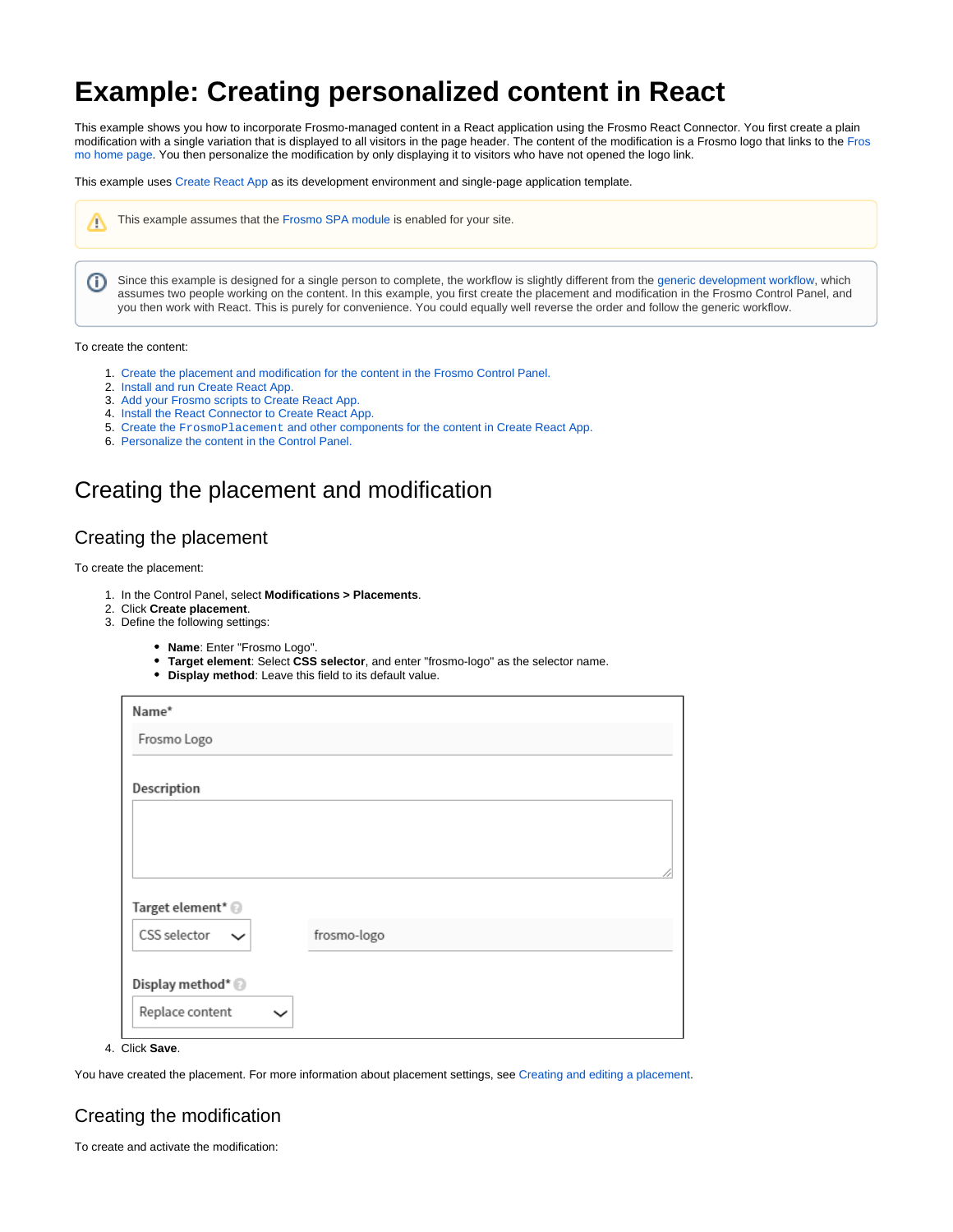- 1. In the Control Panel, select **Modifications > Overview**.
- 2. Click **Create modification**.
- 3. Enter "Frosmo Logo" as the modification name, select **Personalization** as the modification case, and click **Create**. You could also select another case, but since this modification needs only the one variation, **Personalization** is the natural choice here.

| Name* |                                                                                                                                             |
|-------|---------------------------------------------------------------------------------------------------------------------------------------------|
|       | Frosmo Logo                                                                                                                                 |
|       | A/B test<br>Test two or more content variations for the same modification.                                                                  |
|       | Multi-armed bandit<br>Test multiple content variations for the same modification, and dynamically select the best-<br>performing variation. |
|       | Personalization<br>Create personalized content.                                                                                             |
|       |                                                                                                                                             |
|       | <b>Cancel</b><br><b>Create</b>                                                                                                              |

The **Basic settings** view opens.

 $\overline{a}$ 

- 4. Select the placement for the modification:
	- a. In the **Placement** section, click **Select placement**.

| Placement*                                                                                                                                                                                                                                                                      |  |  |
|---------------------------------------------------------------------------------------------------------------------------------------------------------------------------------------------------------------------------------------------------------------------------------|--|--|
| <b>Selected placement:</b><br>the control of the control of the control of the control of the control of the control of the control of the control of the control of the control of the control of the control of the control of the control of the control<br>Select placement |  |  |

b. Select the **Frosmo Logo** placement you created earlier.

| <b>Create placement</b> | Sort by: ID (creation time) $\vee$<br>I |
|-------------------------|-----------------------------------------|
|                         |                                         |
|                         |                                         |
|                         |                                         |
|                         |                                         |
|                         | <b>Recommendation - Product Page</b>    |

- c. Click **Save**.
- 5. Define the content for the modification:
	- a. In the **Content** section, click the variation name.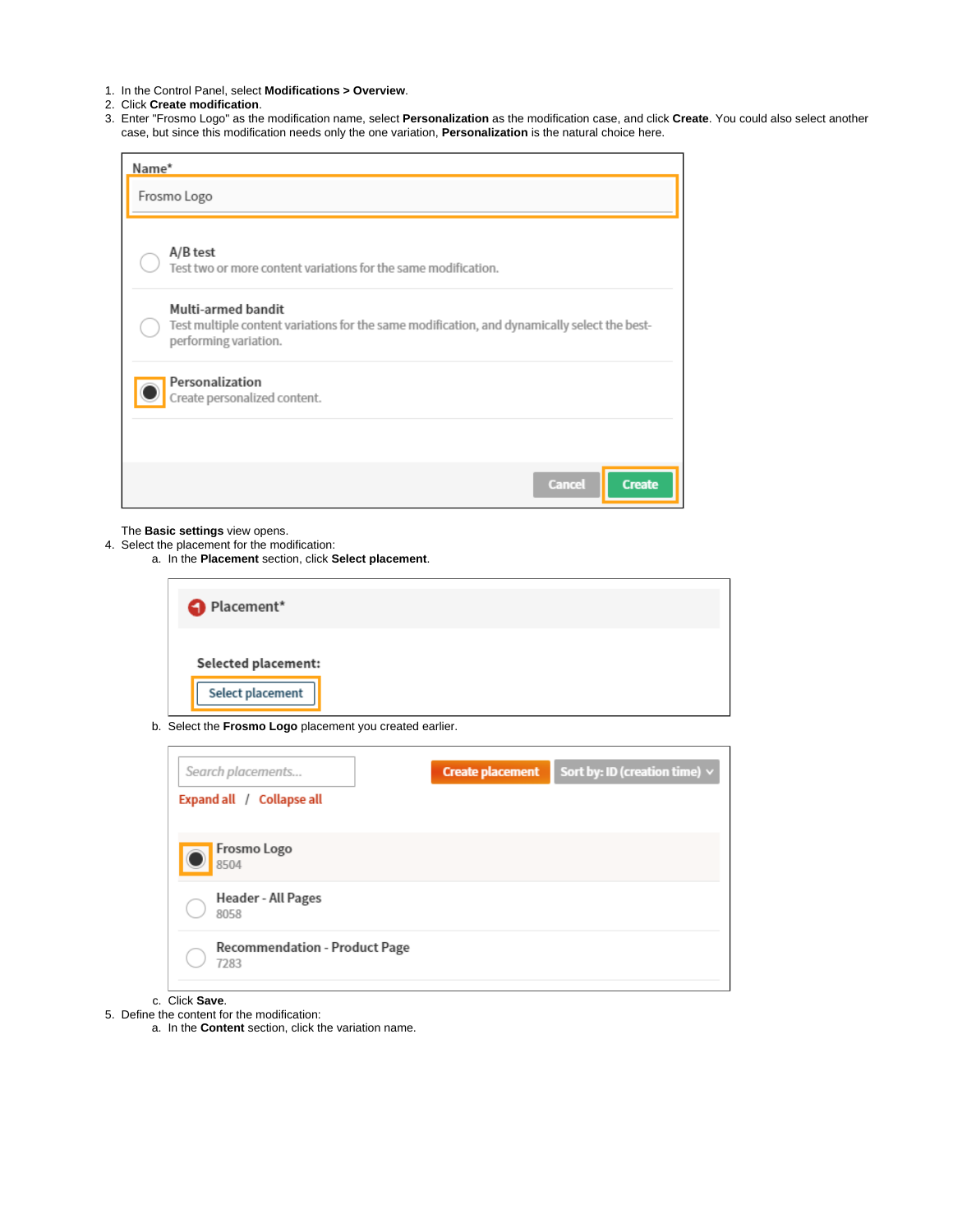| C Content*         |                                     |
|--------------------|-------------------------------------|
| Variation 1 - HTML | Inactive<br>$\left( \cdots \right)$ |
| Comparison group   | <b>Active 10%</b><br>$(\cdots)$     |

- b. In the variation settings, make sure the selected content type is **Custom content**, which is the default setting.
- c. In the **Content** field, enter the following code:

| <a href="https://frosmo.com/" rel="noopener noreferrer" target=" blank"></a>                      |
|---------------------------------------------------------------------------------------------------|
| kima<br>src="https://d2wz19lnvjz3bh.cloudfront.net/message_files/2083/65511/9146/frosmo-logo.png" |
| alt="frosmo-logo"                                                                                 |
|                                                                                                   |
| $\langle$ a>                                                                                      |
|                                                                                                   |

- d. Click **Save**.
- e. In the **Content** section, click the quick menu button for the variation, and select **Activate**.

|                    | Activate     |
|--------------------|--------------|
| Content*           | Edit         |
|                    | Preview      |
| Variation 1 - HTML | Inactive<br> |
|                    |              |

- f. If you want to disable the comparison group for the modification, click the quick menu button for the group, and select **Deactivate**. 6. Disable basic conversion tracking and, if enabled, Google Analytics tracking for the modification:
	- a. In the **Advanced settings** section, click **Define settings**.

| <b>Status</b>                  |
|--------------------------------|
| Inactive                       |
| Case                           |
| Personalization                |
| Schedule                       |
| 13.11.2019 18:40 - No end date |
| Define schedule                |
| <b>Advanced settings</b>       |
| Define settings                |

b. Disable **Conversion tracking** and **GA tracking**.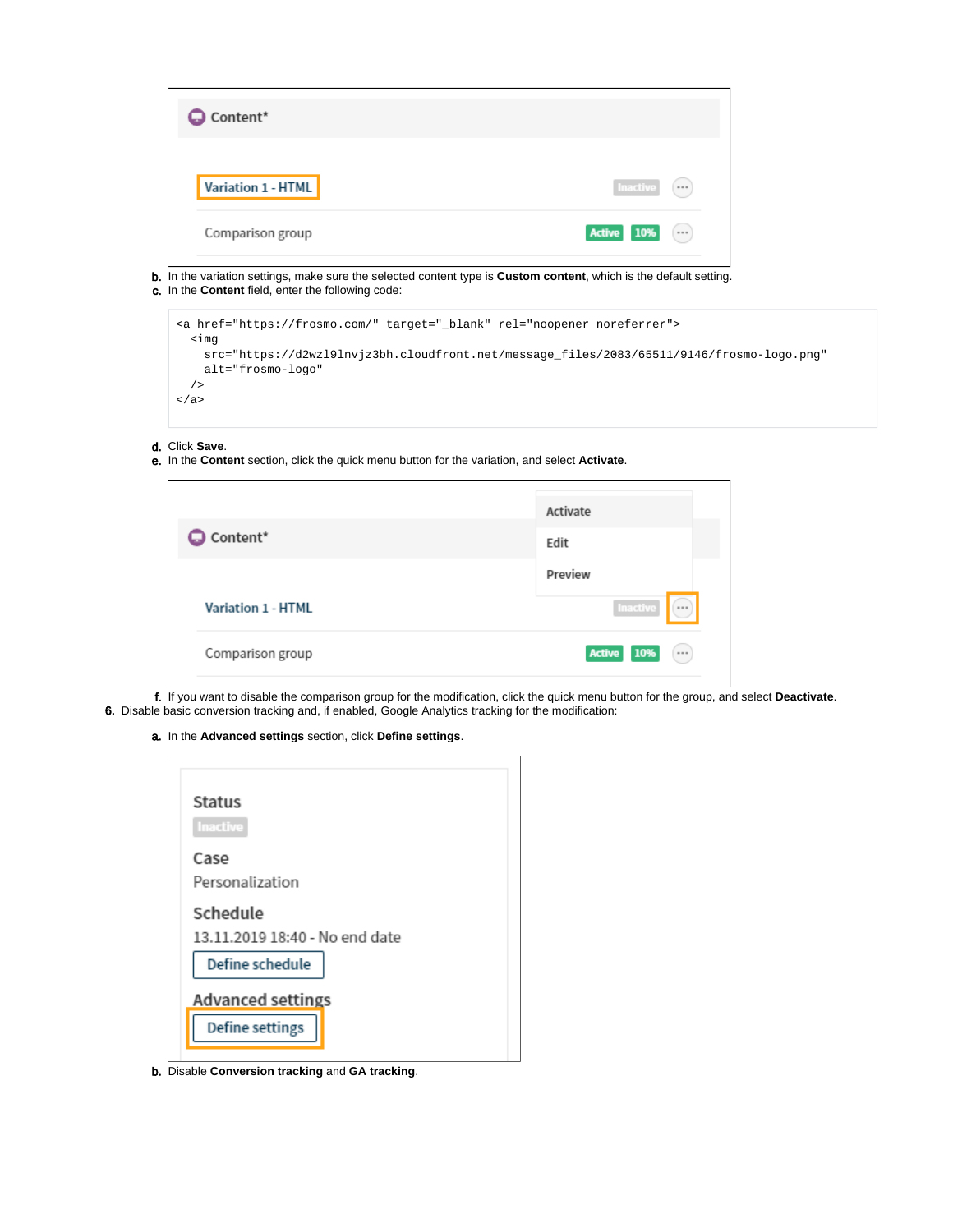



- 7. Activate the modification:
	- a. At the bottom of the **Basic settings** view, click **Activate**.
	- b. To confirm, click **Activate**.

You have created and activated the modification. For more information about modification settings, see [Creating and editing a modification.](https://docs.frosmo.com/display/ui/Creating+and+editing+a+modification)

The content is now set up in the Frosmo Platform and ready to be used in a React application.

## <span id="page-3-0"></span>Installing and running Create React App

To install and run Create React App on your local computer or development server, follow the getting started instructions in the [Create React App](https://create-react-app.dev/docs/getting-started)  [documentation](https://create-react-app.dev/docs/getting-started).



#### **Figure: Create React App without Frosmo**

<span id="page-3-1"></span>For more information about Create React App, see:

- [Create React App main site](https://create-react-app.dev/)
- [Create React App project on GitHub](https://github.com/facebook/create-react-app)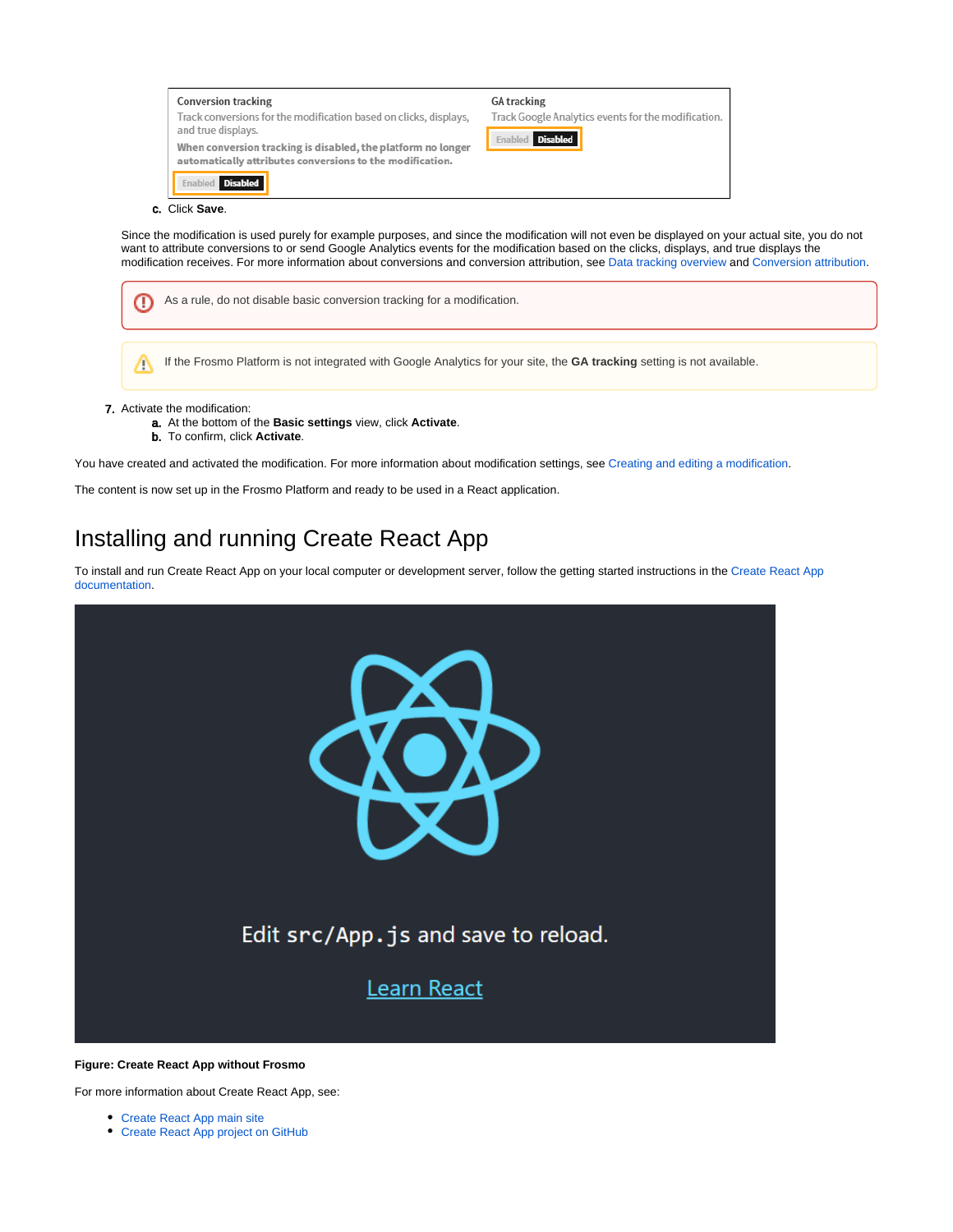## Adding the Frosmo scripts to Create React App

To use the placement and modification in your React application, you need to integrate the application with the Frosmo Platform. You do this by adding the Frosmo scripts for your site to the application.

Since Create React App will use the same Frosmo scripts as your actual site, the data tracking that applies to the site will also apply to the Λ application. Depending on what data tracking has been implemented for the site, the application may generate tracking data that skews your actual site statistics. In [creating the modification](#page-0-1), you've already disabled basic conversion tracking for the modification, so at least no conversions will be attributed to the modification based on the clicks, displays, and true displays it receives.

To add the Frosmo scripts to Create React App:

- 1. Get the Frosmo <script> elements for your site. For more information, see [Creating and managing sites.](https://docs.frosmo.com/display/ui/Creating+and+managing+sites#Creatingandmanagingsites-GettingtheFrosmoscriptelementsforasite)
- 2. Edit the /public/index.html file of the application, add the <script>elements to the end of the <head>element, and save the file.

| <title>React App</title>                                                                                                     |
|------------------------------------------------------------------------------------------------------------------------------|
| $\langle$ !-- Frosmo -->                                                                                                     |
| <script async="" charset="utf-8" src="//d2wzl9lnvjz3bh.cloudfront.net/frosmo.easy.js" type="text/javascript"></script>       |
| <script async="" charset="utf-8" src="//d2wzl9lnvjz3bh.cloudfront.net/sites/company com.js" type="text/javascript"></script> |
| $\langle$ /head>                                                                                                             |
| <body></body>                                                                                                                |
| <noscript>You need to enable JavaScript to run this app.</noscript>                                                          |
| Fo check that the platform is successfully integrated with the application, open the browser console, and ente               |
|                                                                                                                              |

3. er frosmo. easy. If the integration platform and application are integrated, the console displays information about the frosmo.easy object.

| । №  ∩।<br>Elements               |                         |                     |  |                       | Console Network Application Sources React Performance >>> |                    |  |
|-----------------------------------|-------------------------|---------------------|--|-----------------------|-----------------------------------------------------------|--------------------|--|
| $\mathbb{E} \quad \mathbb{O}$ top | $\overline{\mathbf{v}}$ | $\bullet$<br>Filter |  | Default levels $\Psi$ |                                                           | 1 hidden <b>ID</b> |  |
| > frosmo.easy                     |                         |                     |  |                       |                                                           |                    |  |
|                                   |                         |                     |  |                       |                                                           |                    |  |
|                                   |                         |                     |  |                       |                                                           |                    |  |

If the object is undefined, or if the console displays an error, check that the <script> elements in /public/index.html are correct.

## <span id="page-4-0"></span>Installing the React Connector to Create React App

To install the React Connector to your React application, follow the instructions in [Installing the React Connector.](https://docs.frosmo.com/display/dev/Installing+the+React+Connector)

## <span id="page-4-1"></span>Creating the React components

With the content ready for use on the platform side, and with your application set up for interacting with the platform, all that remains is to create the React components that retrieve and render the content in the application. In this example, you only need to modify the /src/App. js file in Create React App.

To add the content to your application:

- 1. Open the /src/App.js file in your editor.
- 2. Replace the existing content with the following code. This code strips the page of everything but the React logo and rewrites the App component as a class.

```
import React, { Component } from 'react';
import logo from './logo.svg';
import './App.css';
class App extends Component {
  render() {
    return (
       <div className="App">
         <header className="App-header">
           <img src={logo} className="App-logo" alt="logo" />
         </header>
       </div>
     );
   }
}
export default App;
```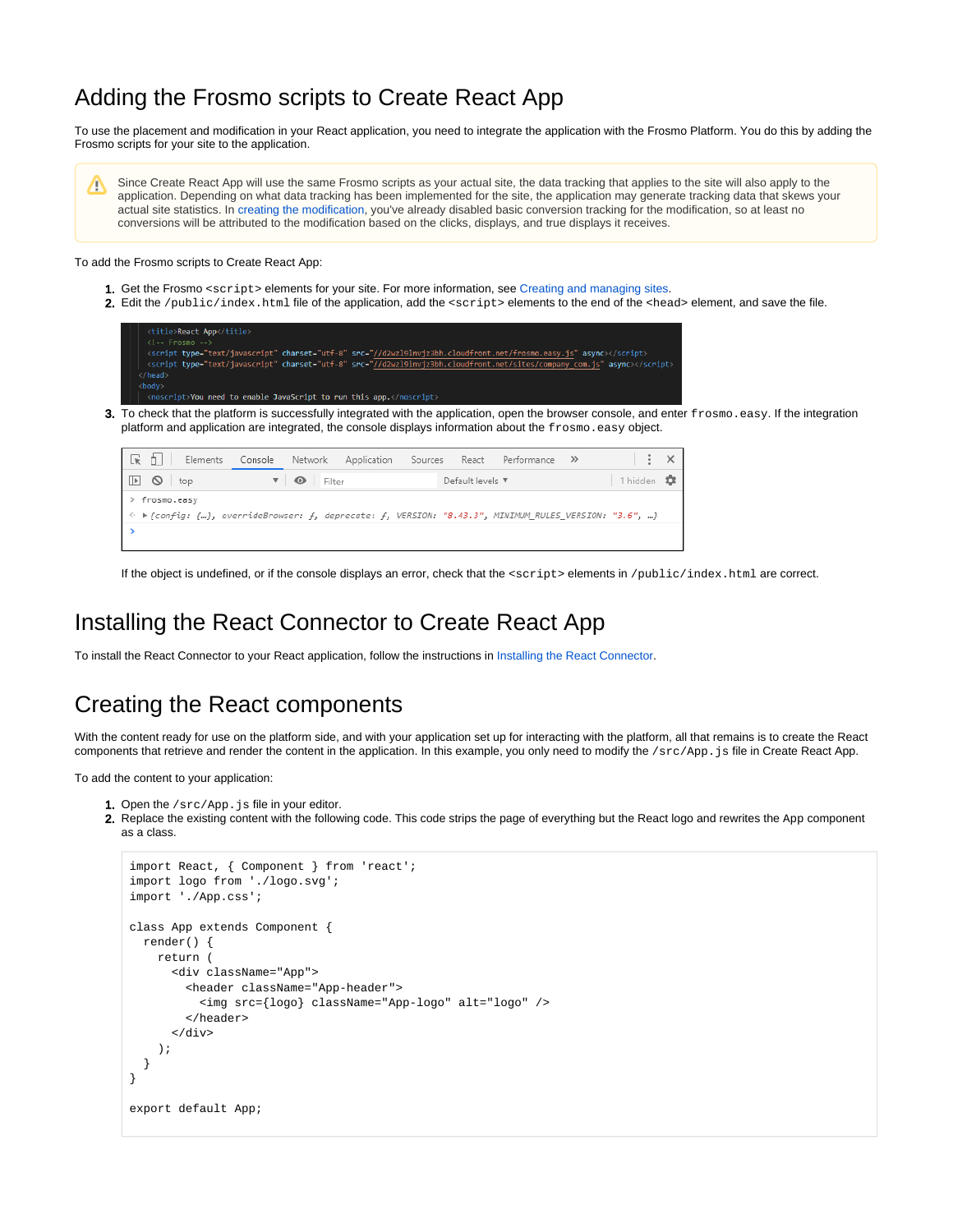3. Import the FrosmoPlacement component from the frosmo-react module.

```
import { FrosmoPlacement } from 'frosmo-react';
```
- 4. Add a FrosmoPlacement component as the first piece of content inside the <div> element, before the <img> element. Configure the component as follows:
	- Define the id prop as "frosmo-logo". This allows the React Connector to associate the component to the placement and modification [you created earlier](#page-0-0).
	- Define the defaultComponent prop as {DefaultContent}. This sets the DefaultContent component, which you'll create later, as the initial content of the component.
	- Define the component content as <FrosmoLogo />. This sets the FrosmoLogo component, which you'll create later, as the actual content of the component.

For more information about the props, see [Using the FrosmoPlacement component.](https://docs.frosmo.com/display/dev/Using+the+FrosmoPlacement+component#UsingtheFrosmoPlacementcomponent-FrosmoPlacementprops)

```
<FrosmoPlacement id="frosmo-logo" defaultComponent={DefaultContent}>
   <FrosmoLogo />
</FrosmoPlacement>
```
5. Create the DefaultContent component.

```
class DefaultContent extends Component {
  render() {
     return (
       <p>I will be replaced by modification content?</p>
     );
   }
}
```
6. Create the FrosmoLogo component. Get the modification content from the content property of the frosmoModificationContext prop, and use the dangerouslySetInnerHTML element attribute provided by React to display the content. For more information about the prop, see [Using](https://docs.frosmo.com/display/dev/Using+the+FrosmoPlacement+component#UsingtheFrosmoPlacementcomponent-FrosmoPlacementprops) [the FrosmoPlacement component.](https://docs.frosmo.com/display/dev/Using+the+FrosmoPlacement+component#UsingtheFrosmoPlacementcomponent-FrosmoPlacementprops) For more information about the attribute, see the [React documentation.](https://reactjs.org/docs/dom-elements.html#dangerouslysetinnerhtml)

```
class FrosmoLogo extends Component {
  render() {
    const content = { _html: this.props.frosmoModificationContext.content };
     return (
       <div dangerouslySetInnerHTML={content} />
     );
   }
}
```
7. Save the file. Create React App automatically refreshes in your browser and now displays the Frosmo logo above the React logo.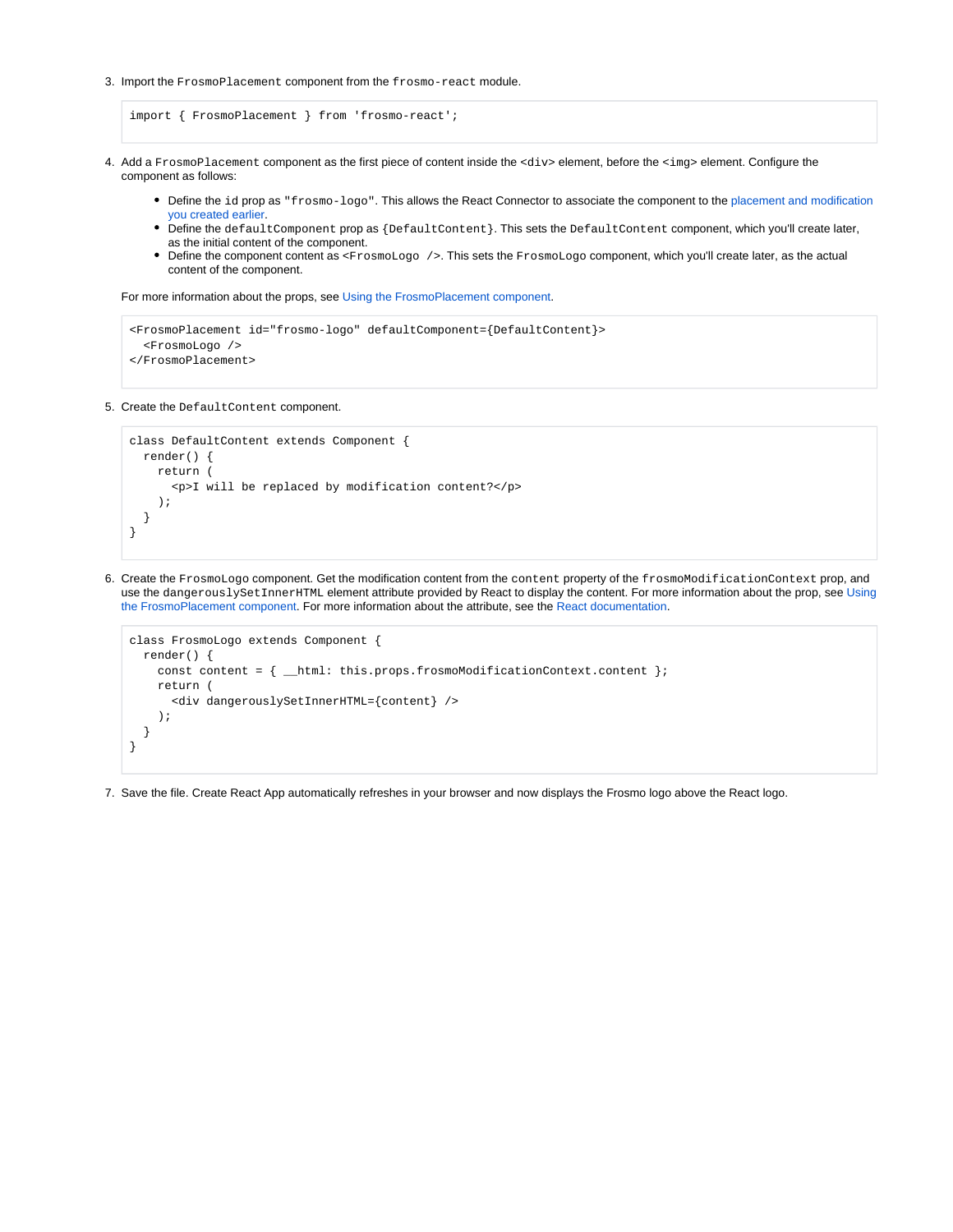

Here's the full source code for  $/\text{src/App.}$  js: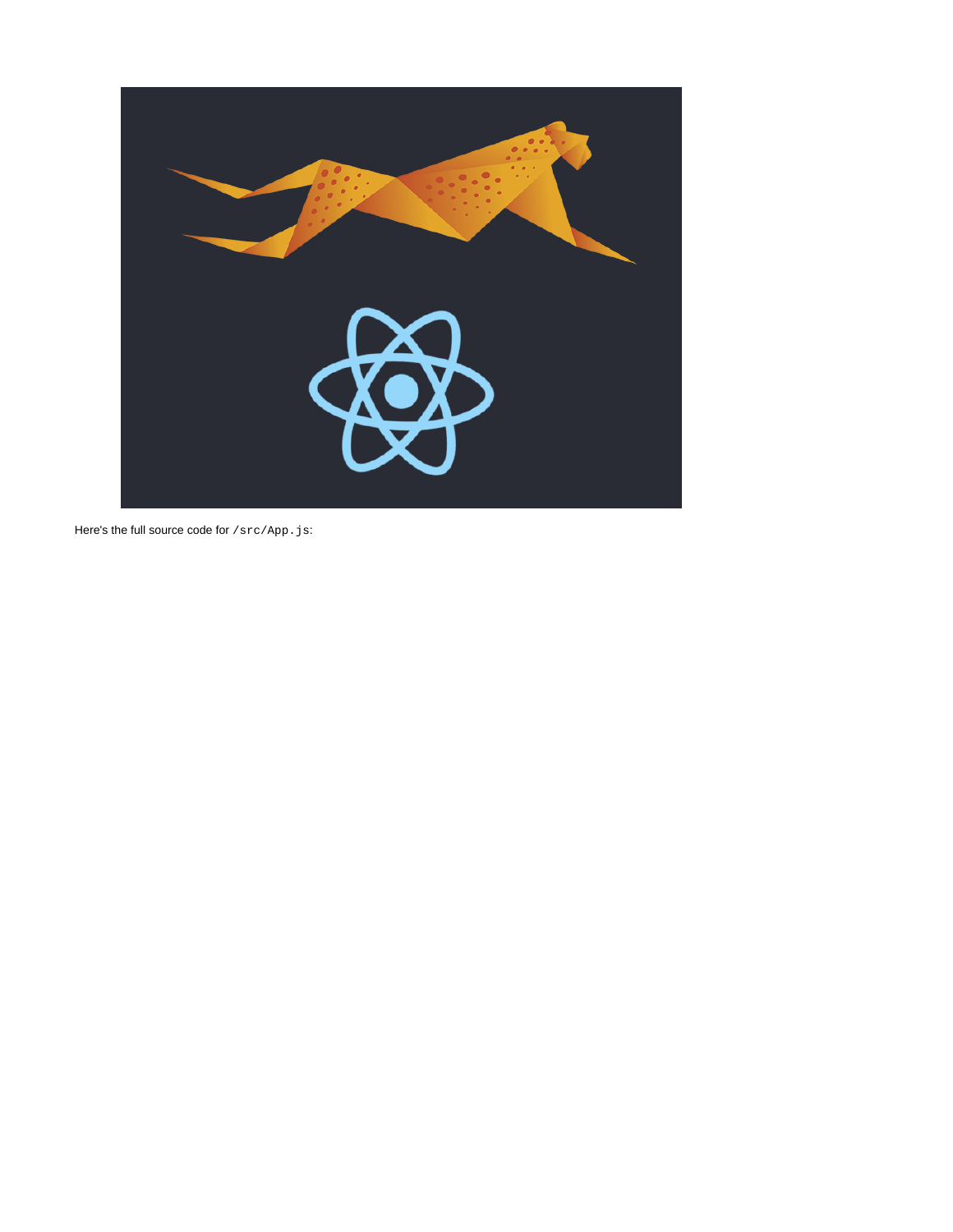```
App.js source code
```

```
import React, { Component } from 'react';
import logo from './logo.svg';
import './App.css';
import { FrosmoPlacement } from 'frosmo-react';
class App extends Component {
  render() {
     return (
       <div className="App">
        <header className="App-header">
           <FrosmoPlacement id="frosmo-logo" defaultComponent={DefaultContent}>
             <FrosmoLogo />
           </FrosmoPlacement>
           <img src={logo} className="App-logo" alt="logo" />
         </header>
       </div>
     );
  }
}
class DefaultContent extends Component {
  render() {
    return (
       <p>I will be replaced by modification content?</p>
     );
  }
}
class FrosmoLogo extends Component {
  render() {
    const content = { __html: this.props.frosmoModificationContext.content };
    return (
       <div dangerouslySetInnerHTML={content} />
     );
  }
}
export default App;
```
## <span id="page-7-0"></span>Personalizing the content

In this example, you personalize the content by only displaying it to visitors who have not opened the logo link. You do this by creating the appropriate segment and assigning the modification to that segment. Here, the segment is based on a trigger that tracks the **Frosmo Logo** modification for clicks.

To personalize the content:

- [Copy the modification ID for use in the trigger.](#page-7-1)
- [Create the trigger for tracking the modification clicks.](#page-8-0)
- [Create the segment based on the trigger.](#page-8-1)
- [Update the modification to use the segment.](#page-9-0)

#### <span id="page-7-1"></span>Copying the modification ID

To copy the modification ID:

- 1. In the Control Panel, select **Modifications > Overview**.
- 2. Find and copy the ID of the **Frosmo Logo** modification.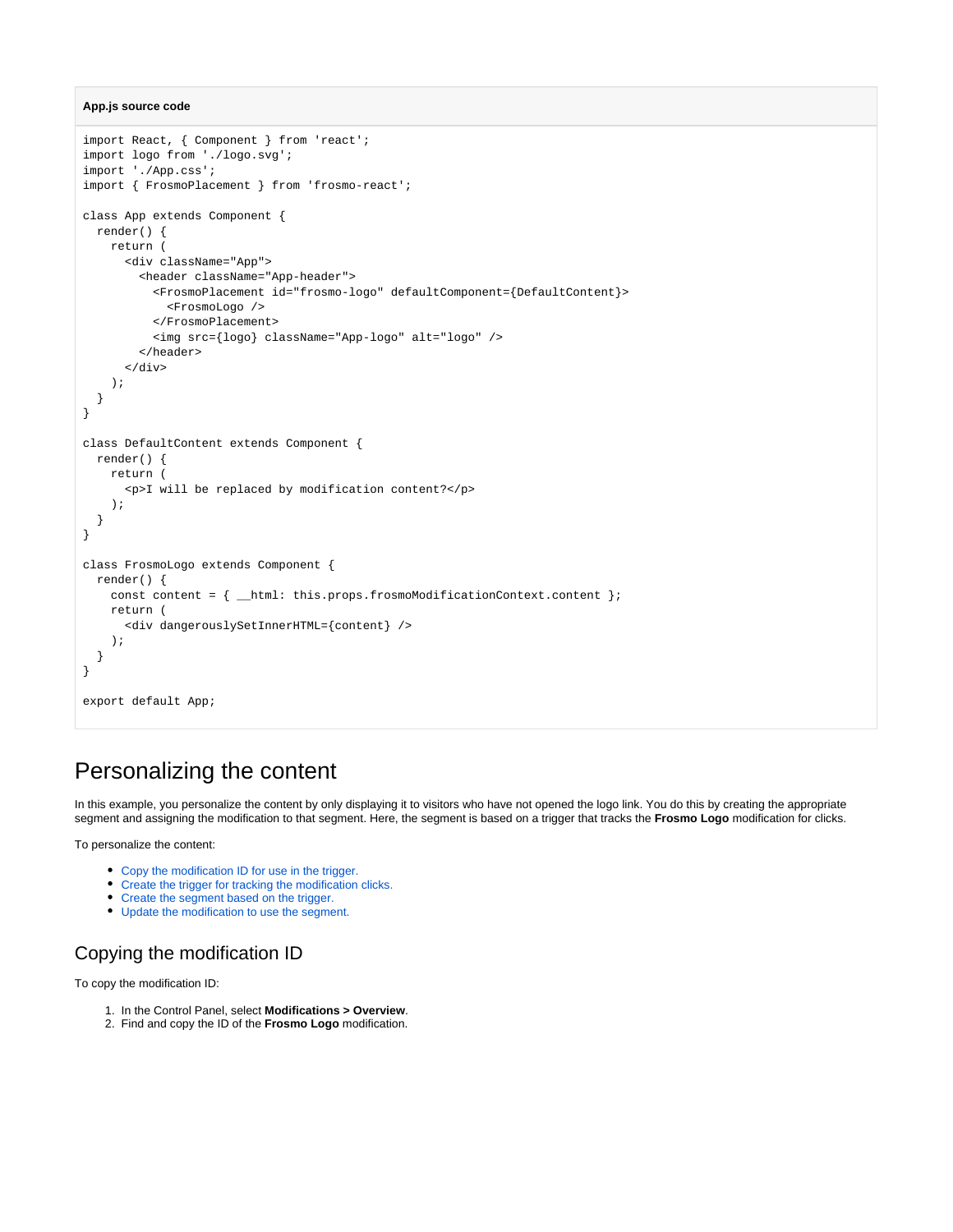| <b>Frosmo Logo</b>                      |                          | <b>Create modification</b>                                                 |      |
|-----------------------------------------|--------------------------|----------------------------------------------------------------------------|------|
| Select Filter                           |                          | Show: Everything $\vee$ Sort by: ID (creation time) $\vee$ Settings $\vee$ |      |
| Filtered 1 of 16 modifications          |                          |                                                                            |      |
| 64633 Frosmo Logo<br><b>Frosmo Logo</b> | $\odot$ 13.11.2019 18:40 | Œ                                                                          | 1.11 |

You now have the modification ID you need for the trigger.

### <span id="page-8-0"></span>Creating the trigger

To create the trigger:

- 1. In the Control Panel, select **Triggers**.
- 2. Click **Create trigger**.
- 3. Define the following settings:
	- **Name**: Enter "Frosmo Logo modification click".
	- **Evaluation point**: Select **Core event**, and select **Modification click** as the event.
	- **Rules**: Click **Add new rule**, click **Event data**, and define the trigger rule as: **The data value of the Modification ID property is exactly <Frosmo Logo modification ID>**

| Name*                                                                                                |                    |
|------------------------------------------------------------------------------------------------------|--------------------|
| Frosmo Logo modification click                                                                       |                    |
| Evaluation point* @                                                                                  | Event*             |
| Core event                                                                                           | Modification click |
| Rules<br>$\times$<br>The data value of the Modification ID<br>$\vee$ property<br>is exactly<br>64633 |                    |
| Add new condition                                                                                    |                    |
| Add new rule<br>Alias <sup>O</sup>                                                                   |                    |

4. Click **Save**.

You have created the trigger. For more information about trigger settings, see [Creating and editing a trigger.](https://docs.frosmo.com/display/ui/Creating+and+editing+a+trigger#Creatingandeditingatrigger-Triggersettings)

### <span id="page-8-1"></span>Creating the segment

To create the segment:

- 1. In the Control Panel, select **Data Management > Segmentation > Segments**.
- 2. Click **Create segment**.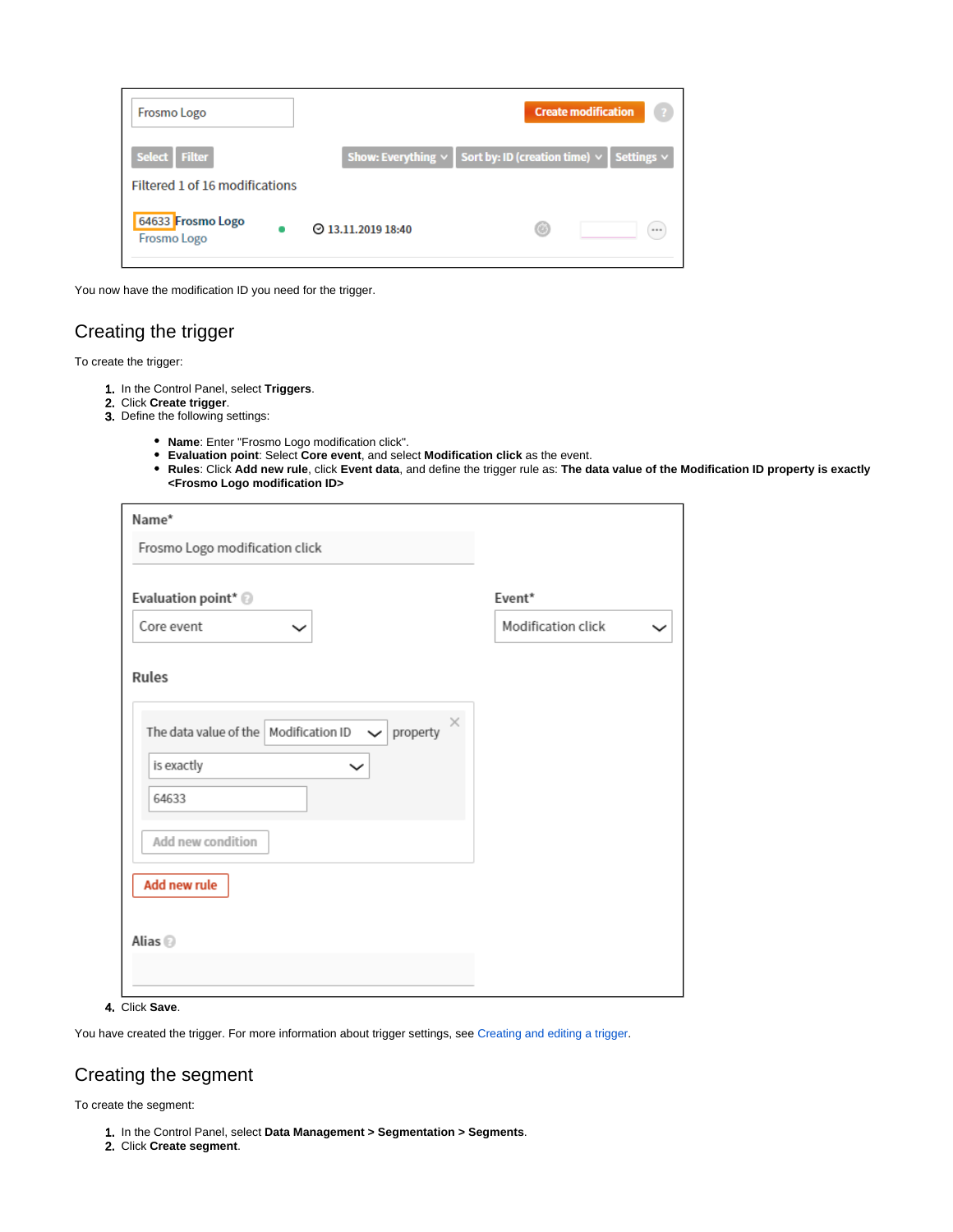- 3. Click **Add new rule**, and select **Trigger**.
- 4. Define the segmentation rule as: **The visitor has triggered Frosmo Logo modification click more than or equal to 1 times, with each trigger event counted.**

| The visitor has triggered Frosmo Logo modification click $\checkmark$ |                    |  |
|-----------------------------------------------------------------------|--------------------|--|
| more than or equal to $\sim$                                          | times, with<br>  1 |  |
| each trigger event                                                    | counted.           |  |

5. Select **Description**, and enter "Has clicked the Frosmo logo" as the segment name.

6. Click **Save**.

You have created the segment. For more information about segment settings, see [Creating and editing a segment](https://docs.frosmo.com/display/ui/Creating+and+editing+a+segment#Creatingandeditingasegment-Segmentationsettings).

#### <span id="page-9-0"></span>Updating the modification to use the segment

To update the modification to use the segment:

- 1. In the Control Panel, select **Modifications > Overview**.
- 2. In the modifications list, find the **Frosmo Logo** modification, and click the modification name to open the modification settings.
- 3. In the **Targeting** section, click **Define targeting**.

| <b>Targeting</b>                                                                                               |
|----------------------------------------------------------------------------------------------------------------|
| The modification targets all visitors.                                                                         |
| To show the modification only to specific visitor groups, define targeting for the modification.<br>Learn more |
| Define targeting                                                                                               |

4. Click **Select segments**.

5. Select the **Has clicked the Frosmo logo** segment you created earlier.



- 6. At the bottom of the view, click **Select**.
- 7. In the segment selection, select **is not**.

| The visitor is $\left \mathbf{v}\right $ is $\left \mathbf{v}\right $ is egment: Has clicked the Frosmo logo $\left \mathbf{v}\right  \times$<br>is<br>Change se is not | × |
|-------------------------------------------------------------------------------------------------------------------------------------------------------------------------|---|
| The visitor is not $\vee$ in segment: Has clicked the Frosmo logo $\mathbb{R} \times$                                                                                   | × |
| <b>Change segments</b>                                                                                                                                                  |   |

8. At the bottom of the view, click **Save**.

You have update the modification. For more information about modification settings, see [Creating and editing a modification.](https://docs.frosmo.com/display/ui/Creating+and+editing+a+modification)